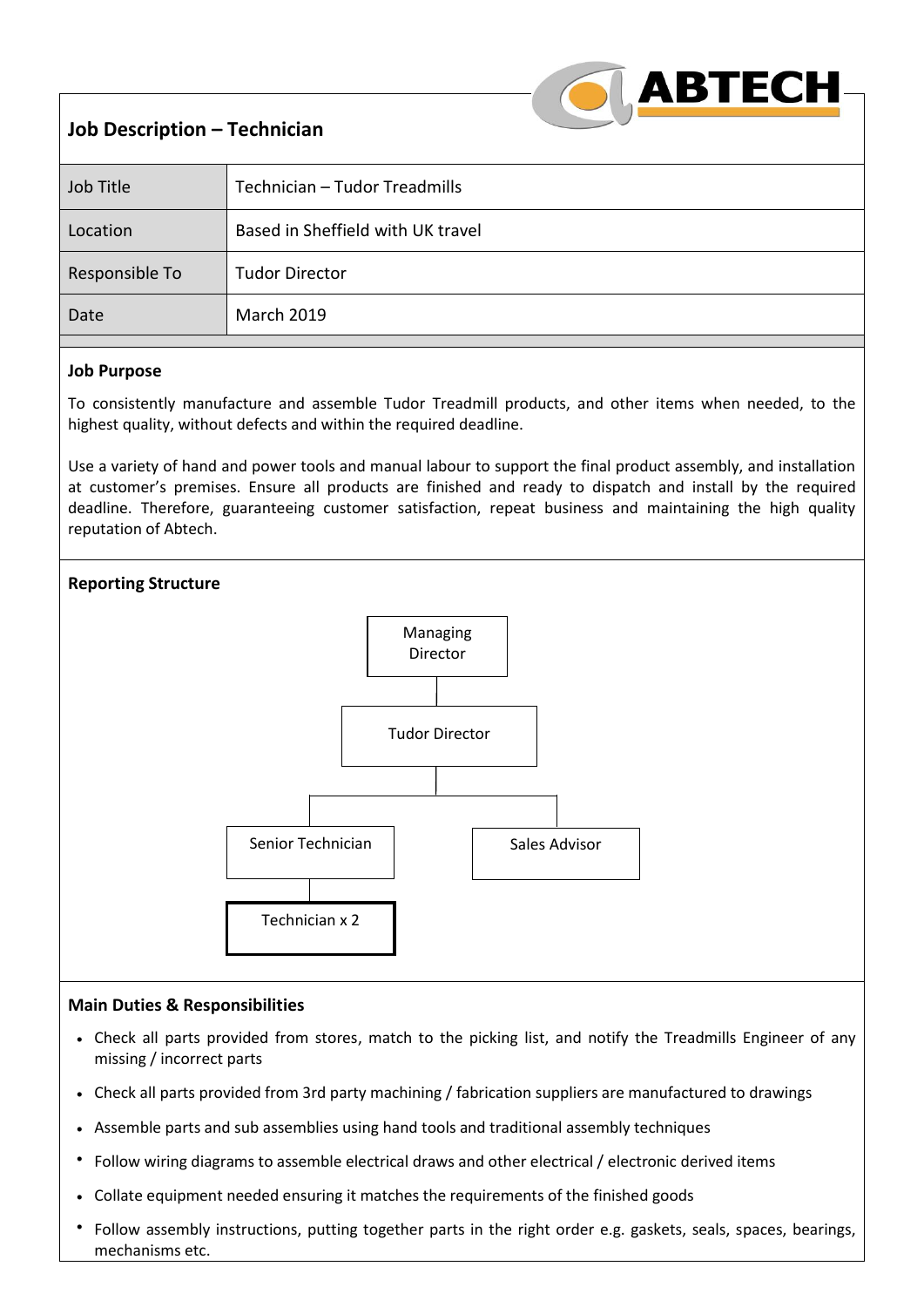- Check all products for defects and report to the Senior Technician
- Report any problems or discrepancies in the assembly process immediately to the Senior Technician
- Keep all administrative records up to date and document actions / any modifications made
- Use a variety of hand and power tools and machinery e.g. pillar drills, grinder, spot welder, crimping tool, following appropriate methods and procedures to complete mechanical assembly of components or products
- Support the Senior Technician with the training of new employees and agency staff as and when required

#### **Installs / Repairs**

- Install treadmills at customer premises
- Travel to customers premises to carry out repairs
- Maintain a high level of customer service at all times

#### **Quality & Continuous Improvement**

- Maintain and own the quality of the products assembled
- Ensure that all components and products meet the expected level of quality and that all ISO 9001 procedures are followed
- Ensure that quality is maintained to specifications and drawings and checked on a regular basis
- Ensure all completed treadmills are inspected and fully tested before despatch
- Endeavour to generate ideas for continuous improvements on how processes can be amended to improve efficiency

## **Health & Safety**

- Maintain a clean, organised and safe working area
- Turn off and lock out equipment when not in use
- Ensure all health and safety procedures are followed and highlight any risks to either yourself or others, no matter how trivial
- Report any accidents or potential risks to the Treadmills Engineer

#### **General**

- Ensure all Key Performance Indicators (KPI's) and targets are met
- To adhere at all time to all the Company's polices and procedures, including Health and Safety, Quality Assurance and Equality and Diversity
- Any other duties which are commensurate with the post
- A flexible approach to work at all times and to work overtime hours when required
- Regular working away from home will be required to accommodate customer requirements

#### **Disclaimer**

*This job description is only a summary designed to indicate the general functions of the role. It is not an exhaustive list expected of this post and therefore the duties and responsibilities might differ from those outlined in this description. The company reserves the right to modify duties or job responsibilities at any time. Any job description provided to you by the Employer will not form part of your contract of employment unless specified otherwise.*